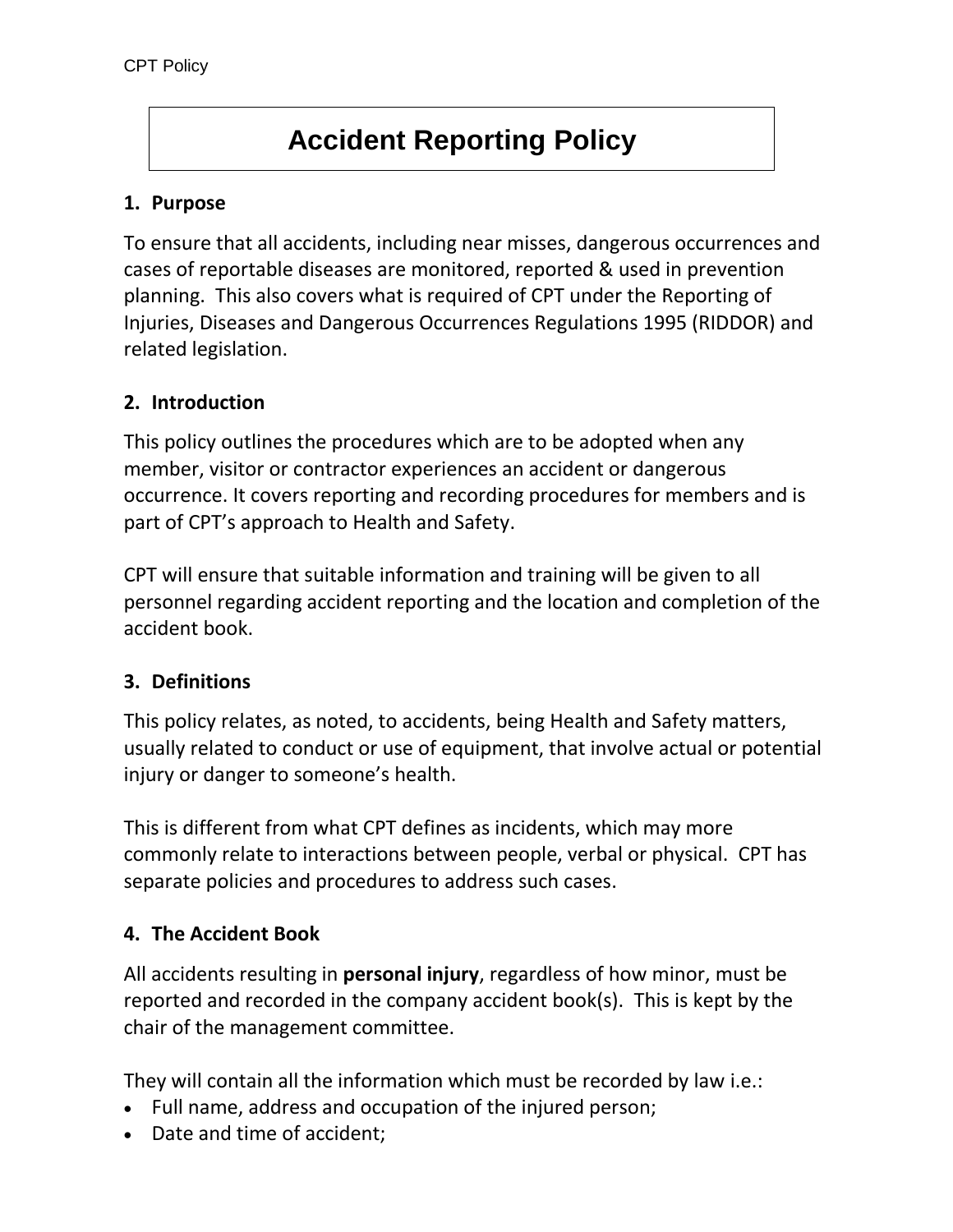CPT Policy

- Place where the accident happened;
- Cause and nature of the injury;
- Name, address and occupation of the person giving the notice, if other than the injured person.

All members are responsible for ensuring completion of the accident book in such cases. The book enables CPT to record, monitor and respond to accidents, for instance in potentially making changes to practice.

The accident book will therefore be reviewed by the board to ascertain the nature of the incidents which have occurred in the workplace. This review will be in addition to an individual investigation of the circumstances surrounding each incident.

We will retain our accident book for at least 3 years from the date of the last entry in the book.

## **5. RIDDOR**

CPT is obliged to notify the Health and Safety Executive of certain types of incidents. In order for CPT to comply with this requirement, the Board of Trustees must be notified immediately of the following:

## **Major Injuries**

- a) Any incident that results in a serious injury to a CPT member. This includes:
	- a break or fracture of any bone except those of the fingers or toes;
	- any amputation;
	- dislocation of the shoulder, hip, knee or spine;
	- loss of sight (whether temporary or permanent)
	- chemical or hot metal burn to the eye or any penetrating injury to the eye;
	- an injury resulting from electric shock or electrical burns
	- an injury that leads to a loss of consciousness or requires resuscitation;
	- an injury that requires the injured employee to be hospitalised for more than 24 hours